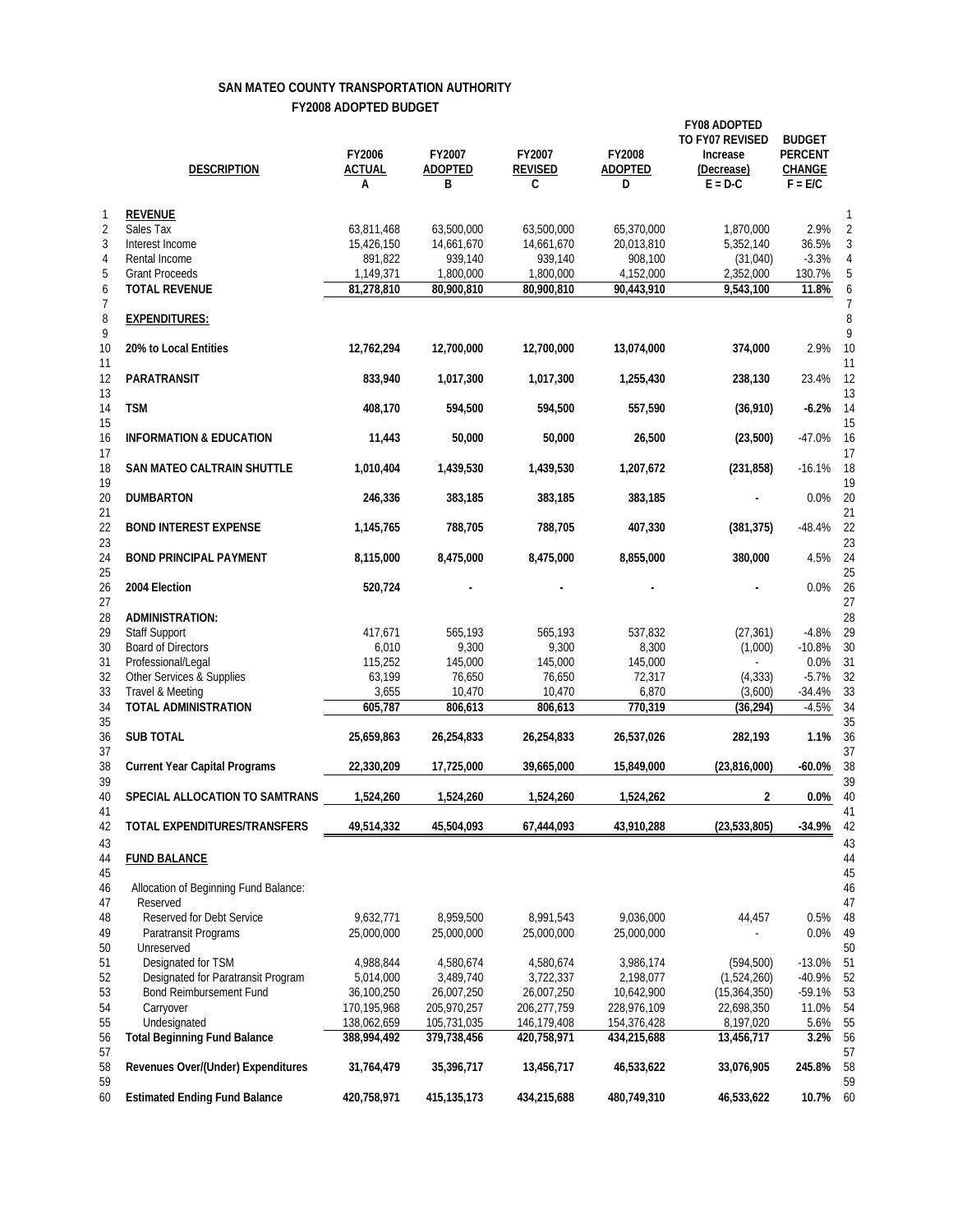## **SAN MATEO COUNTY TRANSPORTATION AUTHORITY PARATRANSIT TRUST FUND BUDGET PROPOSAL FY2008**

| <b>REVENUE</b>                | <b>DESCRIPTION</b>                                                 | FY2006<br><b>ACTUAL</b><br>А | FY2007<br><b>ADOPTED</b><br>B | FY2007<br><b>REVISED</b><br>C | FY2008<br><b>ADOPTED</b><br>D | <b>FY08 ADOPTED</b><br>TO FY07 REVISED<br>Increase<br>(Decrease)<br>$E = D-C$ | <b>BUDGET</b><br><b>PERCENT</b><br><b>CHANGE</b><br>$F = E/C$ |
|-------------------------------|--------------------------------------------------------------------|------------------------------|-------------------------------|-------------------------------|-------------------------------|-------------------------------------------------------------------------------|---------------------------------------------------------------|
|                               | <b>INTEREST INCOME</b>                                             | 1,066,537                    | 1,017,300                     | 1,017,300                     | 1,255,430                     | 238,130                                                                       | 23.4%                                                         |
| <b>TOTAL REVENUE</b>          |                                                                    | 1,066,537                    | 1,017,300                     | 1,017,300                     | 1,255,430                     | 238.130                                                                       | 23.4%                                                         |
| <b>ALLOCATIONS</b>            |                                                                    |                              |                               |                               |                               |                                                                               |                                                               |
|                               | SAMTRANS R/W - ADA                                                 | 833.940                      | 1.017.300                     | 1.017.300                     | 1.255.430                     | 238,130                                                                       | 23.4%                                                         |
|                               | TRANSFER OUT OF PARATRANSIT FUND<br>Special Allocation to Samtrans | 1,524,260                    | 1,524,260                     | 1,524,260                     | 1,524,262                     | $\overline{2}$                                                                | 0.0%                                                          |
|                               | <b>TOTAL ALLOCATIONS</b>                                           | 2,358,200                    | 2,541,560                     | 2,541,560                     | 2,779,692                     | 238,132                                                                       | 9.4%                                                          |
| <b>EXCESS (DEFICIT)</b>       |                                                                    | (1, 291, 663)                | (1,524,260)                   | (1,524,260)                   | (1,524,262)                   | (2)                                                                           | 0.0%                                                          |
| <b>BEGINNING FUND BALANCE</b> |                                                                    | 30,014,000                   | 28,489,740                    | 28,722,337                    | 27,198,077                    | (1,524,260)                                                                   | $-5.3%$                                                       |
| <b>ENDING FUND BALANCE</b>    |                                                                    | 28,722,337                   | 26,965,480                    | 27,198,077                    | 25,673,815                    | (1,524,262)                                                                   | $-5.6%$                                                       |